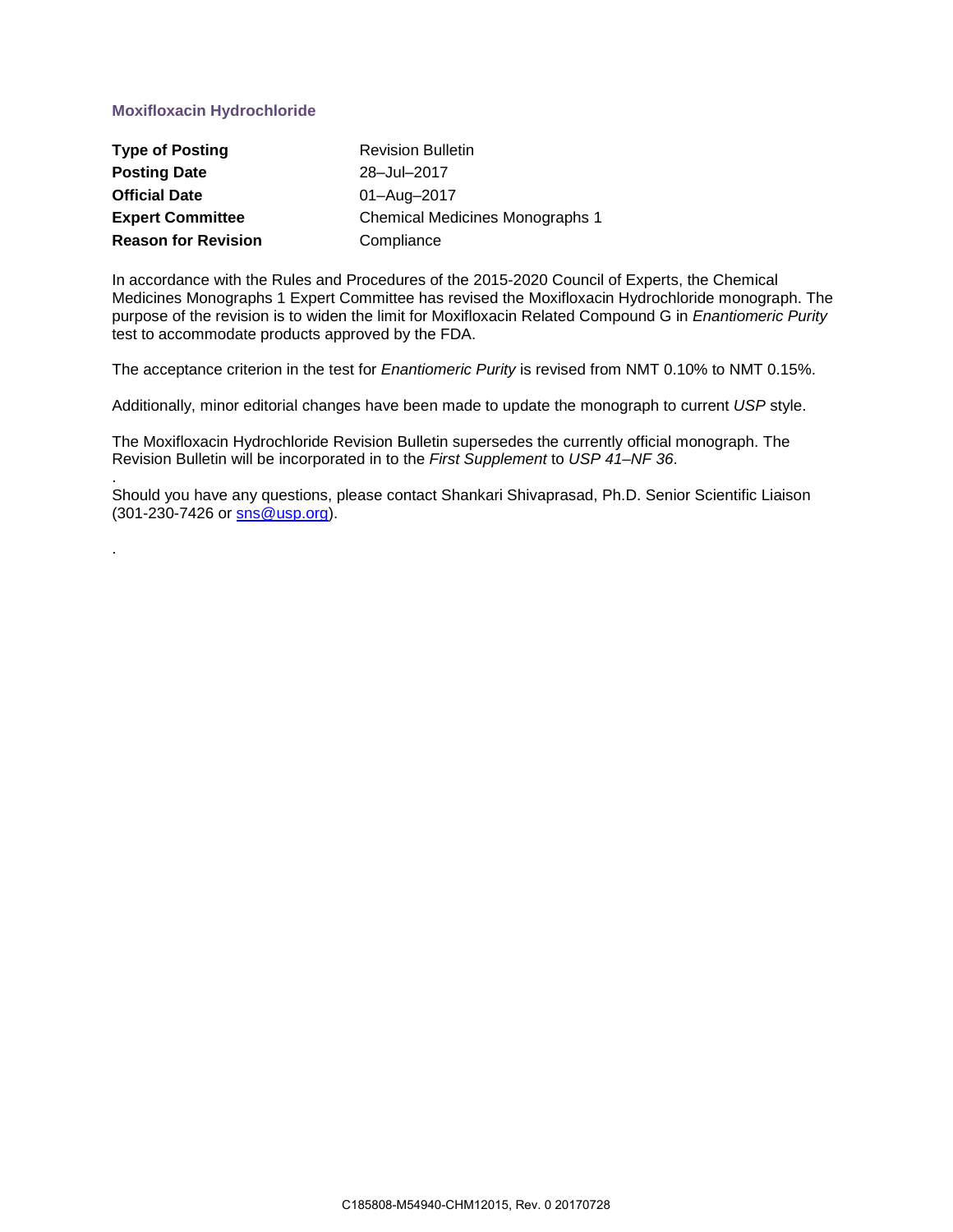# **Moxifloxacin Hydrochloride**

- 7-(octahydro-6*H*-pyrrolo[3,4-*b*]pyridin-6-yl)-4-oxo-3-quinolinecarboxylic acid, monohydrochloride;  $\qquad \qquad \qquad \qquad \qquad \qquad \qquad \qquad \text{Result} = (r_U/r_S) \times (\mathsf{C}_S/\mathsf{C}_U) \times 100$
- 1-Cyclopropyl-6-fluoro-1,4-dihydro-8-methoxy-7-[(4a*S*,7a*S*) octahydro-6*H*-pyrrolo[3,4-*b*]pyridin-6-yl]-4-oxo-3-quino- *<sup>r</sup><sup>U</sup>* = peak response from the *Sample solution* linecarboxylic acid, monohydrochloride [186826-86-8]. *<sup>r</sup><sup>S</sup>* = peak response from the *Standard solution*

Moxifloxacin Hydrochloride contains NLT 98.0% and NMT (mg/mL)<br>102.0% of moxifloxacin hydrochloride (C<sub>21</sub>H<sub>24</sub>FN<sub>3</sub>O<sub>4</sub> · C<sub>u</sub> = concentration of Moxifloxacin Hydrochloride<br>HCl), calculated on the an

- **A. INFRARED ABSORPTION** 〈**197K**〉
- **B.** The retention time of the major peak of the *Sample* **IMPURITIES** *solution* corresponds to that of the *Standard solution*, as • **RESIDUE ON IGNITION** (281): NMT 0.1% obtained in the *Assay*.
- obtained in the *Assay*. **<sup>C</sup>HLORIDE AND SULFATE** 〈**221**〉**,** *Sulfate* •**Sample solution:** To a solution (1 in 160) add diluted<br>nitric acid, and filter.<br>more sulfate than corresponds to 0.25 mL of 0.020

## *Change to read:* •

## **PROCEDURE**

**Buffer:** Dissolve 0.5 g of tetrabutylammonium hydro<br>
particle and 1.0 g of monobasic potassium photomatic and dilute<br>
particle and 2 mL of phosphoric acid, dilute<br>
while phase, Diluent, System suitability solution,<br>
whil

- 
- 
- 
- 
- 

- 
- 

- 
- 
- 
- 
- and 1.2, respectively.] Result =  $(r_U/r_S) \times (C_S/C_U) \times (1/F) \times 100$

- **Suitability requirements** moxifloxacin related compound A, *System suitability solution*
- ▲. ▲*USP40*

**Tailing factor:** NMT 2.0, *Standard solution*

**Relative standard deviation: ▲NMT 0.73%,▲USP40** *Standard solution*

**Analysis**

**Samples:** *Standard solution* and *Sample solution* C<sub>21</sub>H<sub>24</sub>FN<sub>3</sub>O<sub>4</sub> · HCl 437.89 (C<sub>21</sub>H<sub>24</sub>FN<sub>3</sub>O<sub>4</sub> · HCl) in the portion of Moxifloxacin Hy-<br>
(4a*S*-*cis*)-1-Cyclopropyl-6-fluoro-1,4-dihydro-8-methoxy- drochloride taken:

$$
Result = (r_U/r_S) \times (C_S/C_U) \times 100
$$

- 
- 
- $r_s$  = peak response trom the Standard s<br> $C_s$  = concentration of USP Moxifloxacin **DEFINITION**<br>Moxifloxacin Hydrochloride contains NLT 98.0% and NMT (mq/mL)<br>(mq/mL)
	-

**Acceptance criteria:** 98.0%–102.0% on the anhydrous<br>basis basis

- 
- 

nitric acid, and filter. more sulfate than corresponds to 0.25 mL of 0.020 N **Acceptance criteria:** Meets the requirements sulfuric acid.

# **ASSAY** *Change to read:*

## **ORGANIC IMPURITIES**

• Protect all solutions containing moxifloxacin from light.

- 
- 
- 
- 

- 
- 
- $\triangle$ usp40 **Detector:** UV 293 nm<br> **Column:** 4.0-mm × 25-cm; 5-μm packing L11<br> **Column temperature:** 45°<br> **Flow rate:** 0.9 mL/min **temperature:** 45°<br> **Flow rate:** 0.9 mL/min **temperature:**<br> **PERENT COLUMN TENDARY Standard deviation:** 
	-

Flow rate: 0.9 mL/min<br>
Injection volume: 25 µL<br>
Standard solution<br>
System suitability<br>
Signal-to-noise ratio: NLT 10, Sensitivity solution<br>
Signal-to-noise ratio: NLT 10, Sensitivity solution<br>
Signal-to-noise ratio: NLT 10

 $r_U$  = peak response of each impurity from the *Sample solution*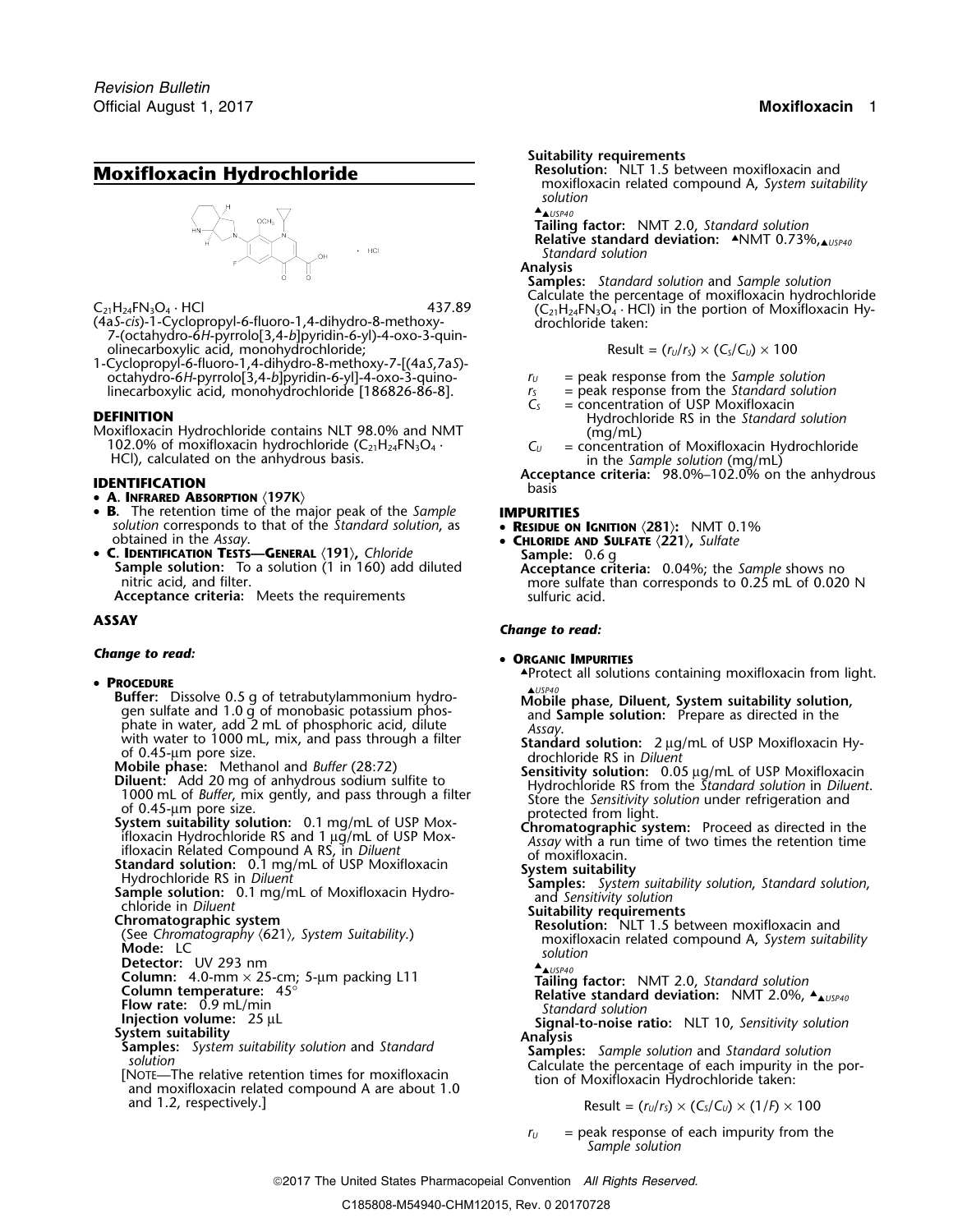- 
- *C<sub>S</sub>* = concentration of USP Moxifloxacin **Chromatographic system**<br>Hydrochloride RS in the *Standard solution* (See *Chromatography*  $\langle 62 \rangle$
- $C_U$  = concentration of Moxifloxacin Hydrochloride **in** the Sample solution (mg/mL)

**Acceptance criteria:** See *Table* 1.

|                                                                      |                                             |                                              | solution                              |                                                                                                         |
|----------------------------------------------------------------------|---------------------------------------------|----------------------------------------------|---------------------------------------|---------------------------------------------------------------------------------------------------------|
| <b>Name</b>                                                          | <b>Relative</b><br><b>Retention</b><br>Time | <b>Relative</b><br><b>Response</b><br>Factor | Acceptance<br>Criteria,<br>NMT $(% )$ | [NOTE-The relative retention times for m<br>lated compound G and moxifloxacin are<br>1.0, respectively. |
| Moxifloxacin                                                         | 1.0                                         |                                              |                                       | <b>Suitability requirements</b>                                                                         |
| Moxifloxacin related<br>compound A <sup>a</sup>                      | 1.15                                        | 1.0                                          | 0.1                                   | Resolution: NLT 2.0 between moxiflox<br>compound G and moxifloxacin, System                             |
| AMoxifloxacin related<br>compound $B_{\triangle USP40}$ <sup>b</sup> | 1.32                                        | 0.71                                         | 0.1                                   | solution<br>Signal-to-noise ratio: NLT 5, Sensitivity                                                   |
| AMoxifloxacin related<br>compound $C_{\triangle USP40}c$             | 1.48                                        | 1.0                                          | 0.1                                   | <b>Analysis</b><br><b>Sample:</b> Sample solution                                                       |
| AMoxifloxacin related<br>compound DAUSP40 <sup>d</sup>               | 1.71                                        | 1.0                                          | 0.1                                   | Calculate the percentage of moxifloxacin<br>pound G in the portion of Moxifloxacin                      |
| AMoxifloxacin related<br>compound ENUSP40 <sup>e</sup>               | 1.83                                        | 0.29                                         | 0.1                                   | taken:                                                                                                  |
| Other individual                                                     |                                             |                                              |                                       | Result = $[r_U/(r_s + r_U)] \times 100$                                                                 |
| impurity                                                             |                                             | 1.0                                          | 0.1                                   |                                                                                                         |
| Total impurities                                                     |                                             |                                              | 0.5                                   | $=$ peak response of moxifloxacin re<br>$r_{\rm H}$                                                     |

<sup>a</sup> 1-Cyclopropyl-6,8-difluoro-1,4-dihydro-7-[(4a*S*,7a*S*)-octahydro-6*H*-pyr- *r<sub>S</sub>* = peak response of moxifloxacin from the rolo[3,4-*b*]pyridin-6-yl]-4-oxo-3-quinolinecarboxylic acid.

<sup>b</sup> *Sample solution* .1-Cyclopropyl-6,8-dimethoxy-1,4-dihydro-7-[(4a*S*,7a*S*)-octahydro-6*H* pology, 4-*b*]pyridin-6-yij-4-oxo-3-quinolinecarboxylic acid.<br>
b 1-Cyclopropyl-6,8-dimethoxy-1,4-dihydro-7-[(4aS,7aS)-octahydro-6H-<br>
pyrrolo[3,4-*b*]pyridin-6-yi]-4-oxo-3-quinolinecarboxylic acid. **Acceptance criteria: ●N** 

c .1-Cyclopropyl-8-ethoxy-6-fluoro-1,4-dihydro-7-[(4a*S*,7a*S*)-octahydro-6*H*- ▲*USP40* pyrrolo[3,4-*b*]pyridin-6-yl]-4-oxo-3-quinolinecarboxylic acid.

d .1-Cyclopropyl-8-fluoro-6-methoxy-1,4-dihydro-7-[(4a*S*,7a*S*)-octahydro- **SPECIFIC TESTS** 6*H*-pyrrolo[3,4-*b*]pyridin-6-yl]-4-oxo-3-quinolinecarboxylic acid.

e .1-Cyclopropyl-6-fluoro-8-hydroxy-1,4-dihydro-7-[(4a*S*,7a*S*)-octahydro- *Delete the following:* <sup>6</sup>*H*-pyrrolo[3,4-*b*]pyridin-6-yl]-4-oxo-3-quinolinecarboxylic acid.

Protect all solutions containing moxifloxacin from light.<br>**Buffer:** 0.47 a/l of anhydrous cupric sulfate and<br>**MICROBIAL ENUMERATION TESTS (61)** and TESTS FOR SPECI-**Buffer:** 0.47 g/L of anhydrous cupric sulfate and **COM**ICROBIAL ENUMERATION TE<br>1.31 g/L of L-isoleucine in water. Adjust with 0.1 N so-<br>**FIED MICROORGANISMS** (62) 1.31 g/L of **FIED MICROORGANISMS** 〈**62**〉 <sup>L</sup>-isoleucine in water. Adjust with 0.1 N so- **Total aerobic microbial count:** NMT 10<sup>3</sup> dium hydroxide to a pH of 4.50. . cfu/g Methanol and *Buffer* (500:1500) **Solution B:** Methanol and *Buffer* (225:450) cfu/g<br>Mobile phase: See Table 2.

|               |                          |                          | <b>THATER DETERMINATION</b> $(221)$ method is method for twitt                                        |
|---------------|--------------------------|--------------------------|-------------------------------------------------------------------------------------------------------|
| Time<br>(min) | <b>Solution A</b><br>(%) | <b>Solution B</b><br>(%) | 4.5%                                                                                                  |
|               | 100                      |                          | <b>ADDITIONAL REQUIREMENTS</b>                                                                        |
| 50            | 100                      |                          | • PACKAGING AND STORAGE: Preserve in tight, light-resistant<br>containers. Store at room temperature. |
|               |                          | 100                      |                                                                                                       |
|               |                          | 100                      | Change to read:                                                                                       |
| 62            | 100                      |                          |                                                                                                       |
|               | 100                      |                          | • USP REFERENCE STANDARDS $(11)$                                                                      |

*r*<sub>S</sub> = peak response of moxifloxacin from the **Sample solution:** 8 mg/mL of Moxifloxacin Hydrochlo-<br>Standard solution a standard solution *Standard solution* ride in *Solution A* Hydrochloride RS in the *Standard solution* (See *Chromatography*  $\langle 621 \rangle$ *, System Suitability.*)<br> **Mode:** LC Mode: LC<br>Detector: UV 295 nm Column: 3.0-mm × 15-cm; 3-µm packing L1 Flow rate: 0.42 mL/min *F* = relative response factor (see *Table 1*) **Flow rate:** 0.42 mL/min <br> **Comptance criteria:** See *Table 1*.<br> **France Criteria:** See *Table 1*. **System suitability Samples:** *System suitability solution and Sensitivity solution*  $N$ OTE—The relative retention times for moxifloxacin re-**Redemange** G and moxifloxacin are 0.78 and **1.0**, respectively.] Suitability requirements Resolution: NLT 2.0 between moxifloxacin related

compound G and moxifloxacin, *System suitability*<br>solution **Signal-to-noise ratio:** NLT 5, Sensitivity solution

Analysis

Calculate the percentage of moxifloxacin related compound G in the portion of Moxifloxacin Hydrochloride<br>taken:

$$
Result = [r_U/(r_s + r_U)] \times 100
$$

*r*<sub>*U*</sub> = peak response of moxifloxacin related  $r_U$  = peak response of moxifloxacin related compound G from the *Sample solution* and *a* compound G from the *Sample solution* and *a* compound G from the *Sample solution* 

- *Change to read:* ▲**. <sup>O</sup>PTICAL ROTATION,** *Specific Rotation* 〈**781S**〉 **Sample:** 10 mg/mL in acetonitrile and water (1:1) ▲ **Acceptance criteria:** <sup>−</sup>125° to −138° at 20° **.**• **ENANTIOMERIC PURITY**
	- **Total combined molds and yeasts count:** NMT 10<sup>2</sup> cfu/q
	- **Mobile phase:** See *Table 2*. **Completed a later of** *Sample solution:* 2 mg/mL Sample solution: 2 mg/mL<br>**Acceptance criteria:** 3.9–4.6
		- **Acceptance criteria:** 3.9–4.6 **Table 2 WATER DETERMINATION** 〈**921**〉**,** *Method I, Method Ia***:** NMT

## **(min) (%) (%) ADDITIONAL REQUIREMENTS** <sup>0</sup> <sup>100</sup> <sup>0</sup>

## **Change to read:**

- 
- **USP REFERENCE STANDARDS** 〈**11**〉 **System suitability solution:** 8 mg/mL of USP Moxiflox-<br>
acin Hydrochloride RS and 8 µg/mL of USP Moxiflox-<br>
acin Related Compound G RS in Solution A<br> **Sensitivity solution:** 0.8 µg/mL of USP Moxifloxacin<br>
Related Compoun